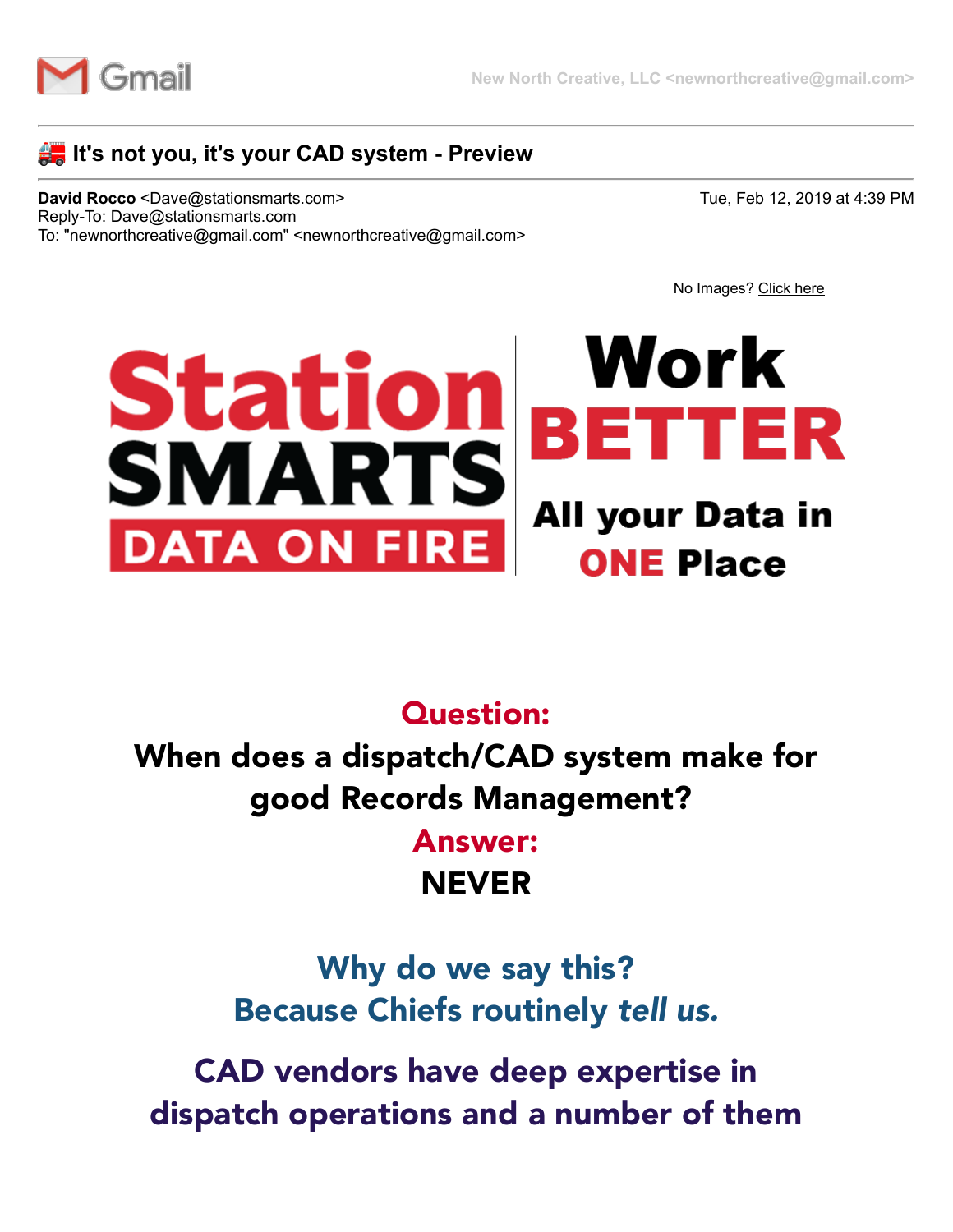have built excellent CAD systems, but we've yet to have a Chief tell us his CAD system is an effective management tool for his operation.

### Why not use best-of-breed systems?

One dedicated solution for dispatch/CAD operations with a connection to StationSMARTS: A comprehensive and unified, cloud based, mobile Records Management System.

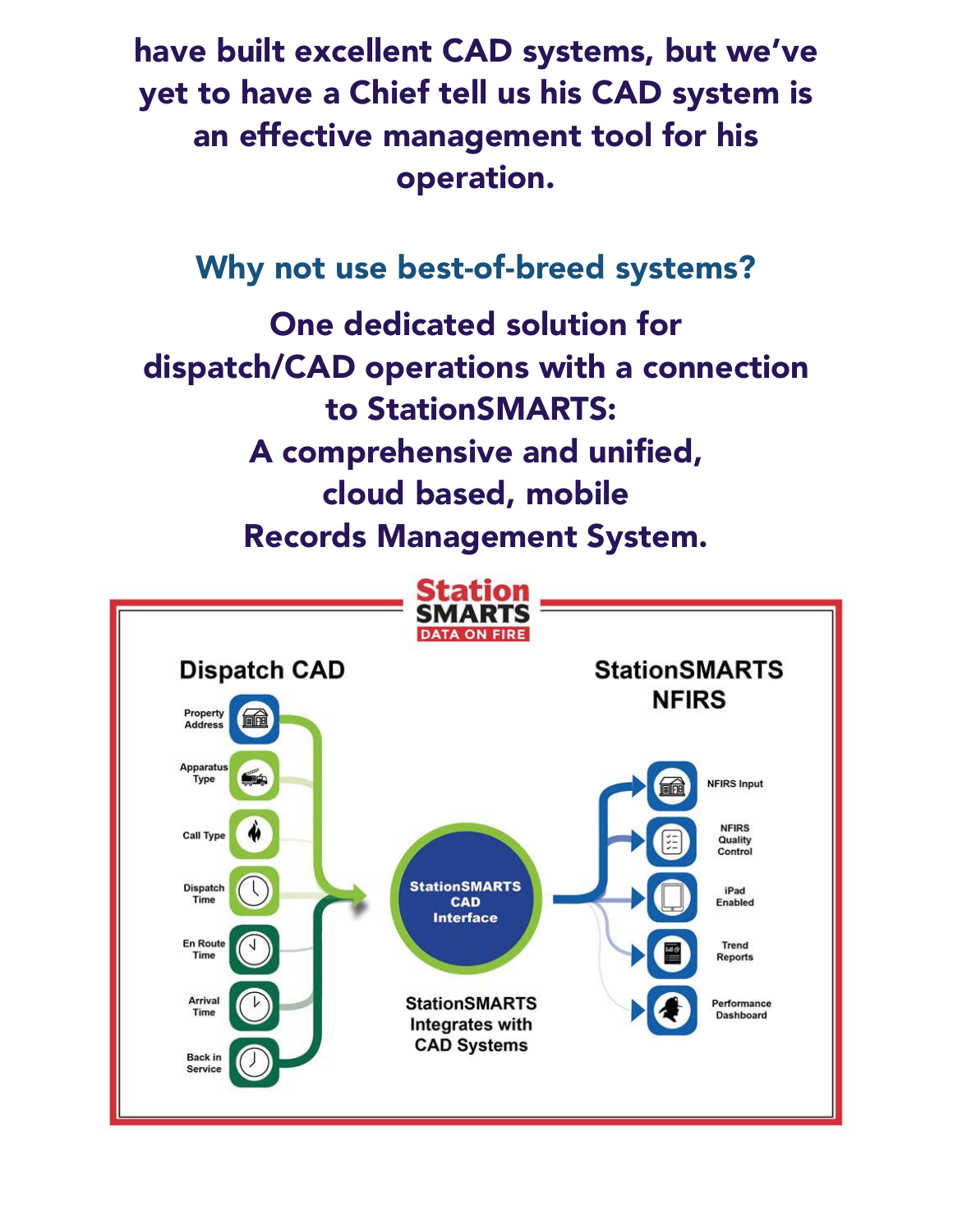StationSMARTS is focused exclusively on providing the robust management tools needed to effectively run every aspect of your day-today operation, from the roster and NFIRS, to tracking credentialing, along with apparatus maintenance costs.

# **[Click here to read mor](https://stationsmarts.cmail20.com/t/j-i-xtjiux-l-r/)[e](https://stationsmarts.cmail20.com/t/j-i-xtjiux-l-j/) [informatio](https://stationsmarts.cmail20.com/t/j-i-xtjiux-l-y/)[n & see a](https://stationsmarts.cmail20.com/t/j-i-xtjiux-l-j/) video on [CAD](https://stationsmarts.cmail20.com/t/j-i-xtjiux-l-t/)**

# Meet us at FCAM!

# February 27 and 28 at the DCU Center



If you would like to learn more about how StationSMARTS can streamline your existing